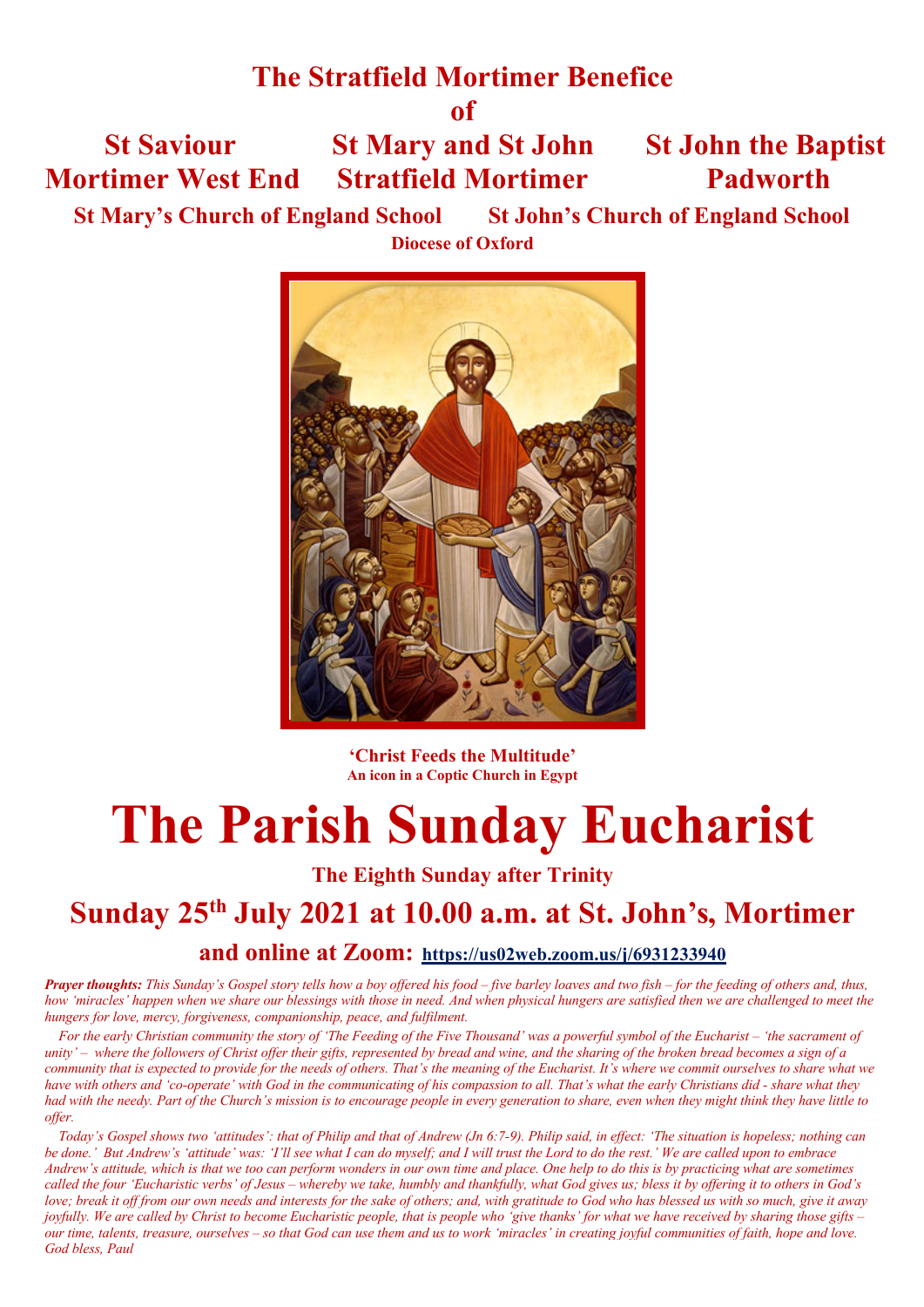# **The Parish Sunday Eucharist**

*This holy 'memorial' is known by various names: 1) 'The Eucharist' - which means 'Thanksgiving' - because Jesus offered himself in love; 2) 'the Lord's Supper' - or 'Breaking of the Bread' - because we celebrate it as a shared meal; 3) 'Holy Communion,' because we become one with Christ by receiving him; and 4) 'Holy Mass' - holy sending - because it gives us a mission: to go in peace to serve the Lord.*

*If you are not able to come to St John's please do share in this service online from your own home. May God bless us as we join to worship together. The present guidelines about attendance, distancing, singing & speaking in churches will be followed carefully.*

#### **THE GATHERING SONG**

**Gather around, for the table is spread, welcome the Word and pray. Wide is our circle with Christ at its head, he is our host today.**

> *Learn of his love, grow in his grace, pray for the peace he gives. Here at this meal, here in this place, know that his Spirit lives!*

**Once he was known in the breaking of bread, shared with the chosen few; multitudes gathered and by him were fed, so, will he feed us too.**

*Learn of his love, grow in his grace, pray for the peace he gives. Here at this meal, here in this place, know that his Spirit lives!*

#### **THE GATHERING**

Priest In the name of God - the Father, the Son, and the Holy Spirit. **All Amen.**

*The priest may introduce the Eucharist.*

#### **THE GREETING**

*The greeting proclaims the presence of the Lord with us. The Penitential Rite, the Gloria and the Opening Prayer follow. The purpose of these preliminary rites is to help the people, gathered for the celebration of the Eucharist, to join with each other as a worshipping community, and to prepare to listen to the Word of God and to celebrate the Eucharist - the Great Thanksgiving.*

The Lord be with you **All And also with you.**

#### **PRAYERS OF PENITENCE**

*We call to mind our sins to repent of them / turn from them and to ask fogiveness of God and each other. The Invitation to Confession.*

As we prepare to celebrate the mystery of God's love, revealed in Word and Sacrament, let us call to mind our sins.

#### *A pause for silent reflection follows.*

| All | I confess to almighty God,                           |
|-----|------------------------------------------------------|
|     | and to you, my brothers and sisters,                 |
|     | that I have sinned through my own fault,             |
|     | in my thoughts and in my words,                      |
|     | in what I have done and in what I have failed to do. |

#### **The Absolution**

 **+** Almighty God have mercy on us, forgive us our sins, and bring us to everlasting life. **All Amen.**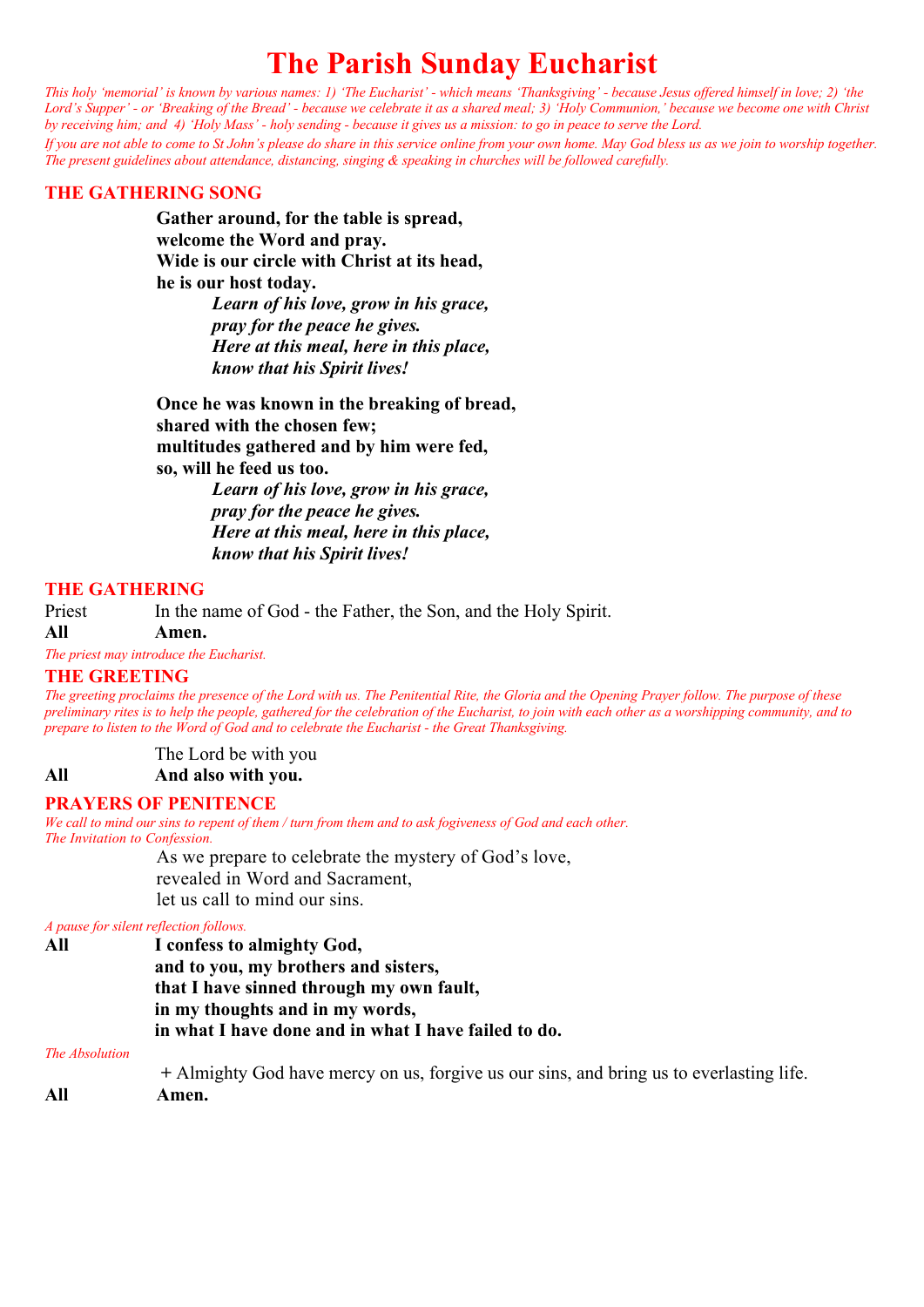#### **THE GLORIA**

**Glory to God, glory to God, Glory to the Father! Glory to God, glory to God, glory to the Father!** *To God be glory forever! To God be glory forever! Alleluia, Amen! Alleluia, Amen! Alleluia, Amen!*

**Glory to God, glory to God, Glory to Christ Jesus! Glory to God, glory to God, glory to Christ Jesus!** *To God be glory forever! To God be glory forever! Alleluia, Amen! Alleluia, Amen! Alleluia, Amen!*

**Glory to God, glory to God, Glory to the Spirit! Glory to God, glory to God, glory to the Spirit!** *To God be glory forever! To God be glory forever! Alleluia, Amen! Alleluia, Amen! Alleluia, Amen!*

#### **THE COLLECT**

Priest Let us pray.

*Together we spend a few moments in silence, realising, and giving thanks, that we are in the presence of God our Father to whom we make our prayers. The prayer'collects' our thoughts.* 

| Priest      | Almighty Lord and everlasting God,                            |
|-------------|---------------------------------------------------------------|
|             | we beseech you to direct, sanctify and govern                 |
|             | both our hearts and bodies                                    |
|             | in the ways of your laws                                      |
|             | and the works of your commandments;                           |
|             | that through your most mighty protection, both here and ever, |
|             | we may be preserved in body and soul;                         |
|             | through our Lord and Saviour Jesus Christ,                    |
|             | who is alive and reigns with you,                             |
|             | in the unity of the Holy Spirit,                              |
|             | one God, now and for ever.                                    |
| <b>A 11</b> |                                                               |

#### **All Amen.**

#### **THE LITURGY OF THE WORD**

*The Liturgy of the Word consists of readings from the scriptures; a sermon/homily, which expounds the readings; the Profession of Faith, which is the Creed of God's people; and the Prayer of the Faithful or General Intercessions in which the people of God intercede for all humankind and all creation.* 

*In the Liturgy of the Word God speaks to us of redemption and salvation and nourishes us with his 'word.' We are not only listening to past history. The God who speaks to Israel and to the early Church speaks to us today through the power of the Holy Spirit working within us as we listen to him*  and as he reveals the pattern for our lives. 'The word of God is something alive and active: it cuts like any double edged sword but more finely...it *can judge the secret emotions and thoughts'(The Letter to the Hebrews 4:12).*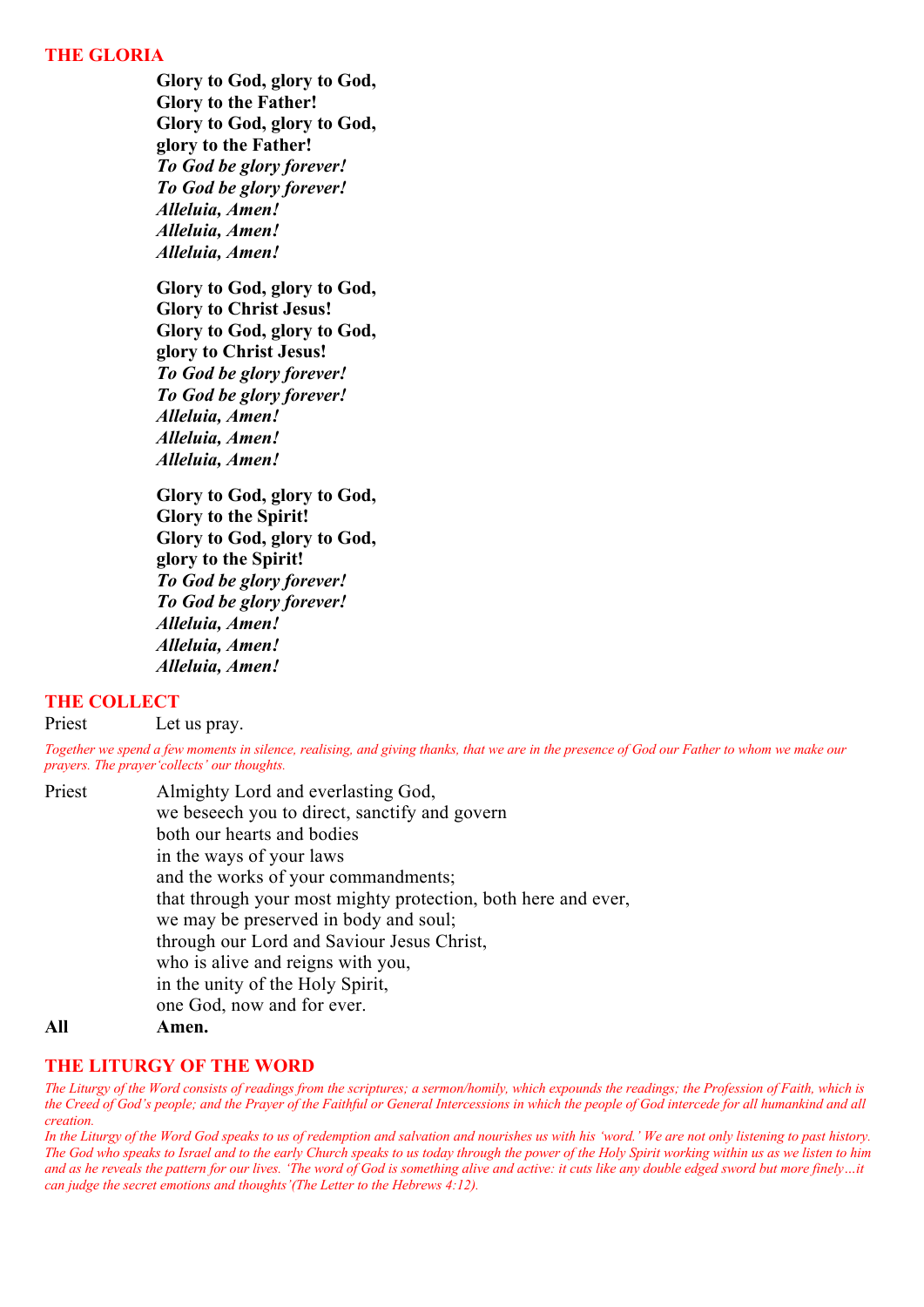#### **THE FIRST READING - Ephesians 4: 1 - 6. -** Read by Mel Strang

*St. Paul, writing from prison, reminds the Ephesians – and us – that Jesus united Jews and Gentiles by bringing them together in one faith and by means of one Baptism, which is open to all. And St Paul urges us to become that true community where people bear with one another in love, with humility, gentleness, patience and peace and help each other by sharing their blessings.* 

Reader A reading from The Letter to the Ephesians.

I, the prisoner in the Lord, implore you to lead a life worthy of your vocation. Bear with one another charitably, in complete selfishness, gentleness and patience. Do all you can to preserve the unity of the Spirit by the peace that binds you together. There is one Body, one Spirit, just as you were all called into one and the same hope when you were called. There is one Lord, one faith, one baptism, and one God who is Father of all, through all and within all.

*At the end of the reading:*

Reader This is the word of the Lord.

#### **All Thanks be to God.**

*Now we hear the Gospel (the Good News) and acknowledge that we are his people and called to be part of his mission to the world inasmuch as we share his message and his life with faith, hope and love.*

#### **THE GOSPEL ACCLAMATION**

**Alleluia, Alleluia, Alleluia.** Your words are spirit, Lord, *John 6: 63. 68.* and they are life: you have the message of eternal life. **Alleluia, Alleluia, Alleluia.**

#### **THE GOSPEL READING** - **ST JOHN'S GOSPEL 6: 1 - 15.**

*This Gospel story tells how a boy's generous response in offering his own meal – his five loaves and two fish – enabled the crowd to be fed. The message is that God's grace can work through the generosity of humble people who are willing to share what they have with the hungry. The Gospel is a clear call to all of us to offer our gifts compassionately and generously to meet the most basic human need, namely hunger. The Gospel story also reminds us that creation provides enough for everybody – surely the world today produces enough food for every human being on the planet – and it behoves us to pray and work for true social justice for every community and country. The story is recognizably 'sacramental' in every telling of it in the four gospels. There is clear reference to the Passover – as where the people are divided into 'fifties' after the Exodus. And Jesus' actions – whereby he took the bread, blessed it, broke it and shared it – are similar to his actions at the Passover/Last Supper where he instituted the Eucharist. And, of course, as at the first Passover, everyone who needed food was invited to eat with no exception.*

The Lord be with you. **All And also with you** . Hear the Gospel of our Lord Jesus Christ according to John. **All Glory to you, O Lord.** 

Jesus went off to the other side of the Sea of Galilee – or of Tiberias – and a large crowd followed him, impressed by the signs he gave by curing the sick. Jesus climbed the hillside, and sat down there with his disciples. It was shortly before the Jewish feast of Passover.

 Looking up, Jesus saw the crowds approaching and said to Philip, 'Where can we buy some bread for these people to eat?' He only said this to test Philip; he himself knew exactly what he was going to do. Philip answered two hundred denarii would only buy enough to give them a small piece each.' One of his disciples, Andrew, Simon Peter's brother, said, 'There is a small boy here with five barley loaves and two fish; but what is that between so many?' Jesus said to them, 'Make the people sit down.' There was plenty of grass there, and as many as five thousand men sat down. Then Jesus took the loaves, gave thanks, and gave them out to all who were sitting ready; he then did the same with the fish, giving out as much as was wanted. When they had eaten enough he said to the disciples, 'Pick up the pieces left over, so that nothing gets wasted.' So they picked them up, and filled twelve hampers with scraps left over from the meal of five barley loaves. The people, seeing this sign that he had given, said, 'This really is the prophet who is to come into the world.' Jesus, who could see that they were about to come and take him by force and make him king, escaped back to the hills by himself. *At the end of the Gospel*

This is the Gospel of the Lord.

**All Praise to you, O Christ.**

#### **THE SERMON**

*We are a Eucharistic community - united around in word and sacrament. Through the readings God has spoken to his people of his redeeming love and of the nourishment which his Spirit gives. The sermon reflects on our readings and relates them to our Eucharistic celebration and to our ordinary life.*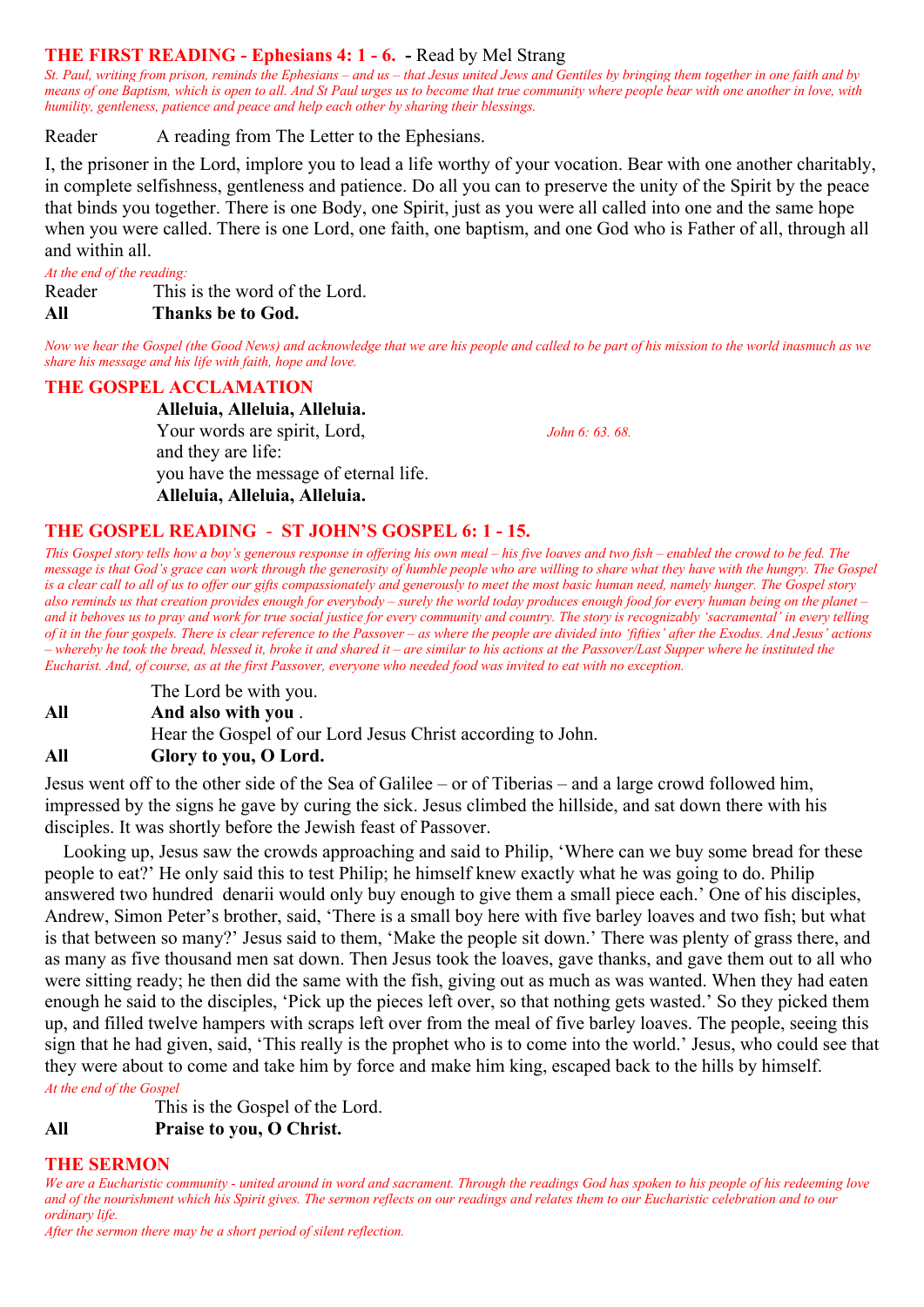#### **THE PROFESSION OF CHRISTIAN FAITH - THE CREED**

*We make the profession of faith in response to the word of God written in the Gospels and spoken in the sermon. We testify that God is our Father who gives us new life through his Son and who calls us together in the power of his Spirit to be a Eucharistic people, a 'thanksgiving people', a living community of his abiding self-giving love.*

**All We believe and trust in God the Father who made the world.** 

**We believe and trust in his Son, Jesus Christ, who redeemed the world.** 

**We believe and trust in the Holy Spirit who gives life to the people of God. Amen**

#### **THE PRAYER OF THE FAITHFUL OR GENERAL INTERCESSION**

*We are invited to pray for the needs of the Church's mission and for all people. Through baptism we have been made one with Christ, our great high priest, and we share in his intercessions before the Father for the needs of his Church and of all people. Our intercessions flow from our listening to the Gospel and sermon by which we have been made more aware of our Christian commitment.* 

 *This Prayer of the Faithful, or General Intercession, is announced and consists of a series of intercessions; we pray for the universal Church and its mission and for our bishop and for our benefice - our parishes and our two Church schools; for the world, for our Queen and country, for our local communities, families and friends; for the sick and suffering and for all in pain; for the departed. And in communion with Mary, St John the Evangelist, St John the Baptist and all the Saints of God we entrust one another and all people and all creation to God's saving love.*

Priest: In the power of the Holy Spirit of God, and in union with Christ Jesus, let us pray to the Father. *The deacon or minister continues:*

Heavenly Father, we pray to you for your Church throughout the world; for Justin, our Archbishop; for Steven and Olivia our Bishops; for our parishes and two church schools of St Mary's and St John's; that we may share the Gospel and serve those in need.

> We pray to you Lord. Lord, in your mercy, **Hear our prayer**.

Heavenly Father, we pray to you for Elizabeth our Queen, for our Government and for our District and Village Councils. Give to them and all in authority wisdom that they may direct the nations and peoples of this world in the ways of justice and peace that people everywhere may honour one another and seek the common good.

> We pray to you Lord. Lord, in your mercy,  **Hear our prayer.**

Heavenly Father, we pray for the hungry of every nation: for those who struggle to find food for their children; for all those who lack food today; for those who are starving. For each one of us that we may imitate the generosity of the boy in today's Gospel story and not hesitate to share what we have with those less fortunate than ourselves.

> We pray to you Lord. Lord, in your mercy,  **Hear our prayer**

Heavenly Father, Your Son shared the life of a family: we pray to you for our families, friends, and neighbours and ask you to help us learn how to serve Christ in one another, and to love as he loves us.

We pray to you Lord.

Lord, in your mercy,

#### **Hear our prayer.**

Heavenly Father, we pray to you for all who suffer in body, mind or spirit…; give them hope in their troubles and bring them the joy of your salvation…

 We pray to you Lord. Lord, in your mercy  **Hear our prayer.**

Heavenly Father, we remember before you all who have died recently …

 We pray to you Lord. Lord, in your mercy,

### **Hear our prayer.**

Heavenly Father, you provide for us abundantly. Help us to live as befits people created in your image, to be good stewards of your gifts, and to share our blessings.

We pray to you Lord. Lord, in your mercy,  **Hear our prayer.**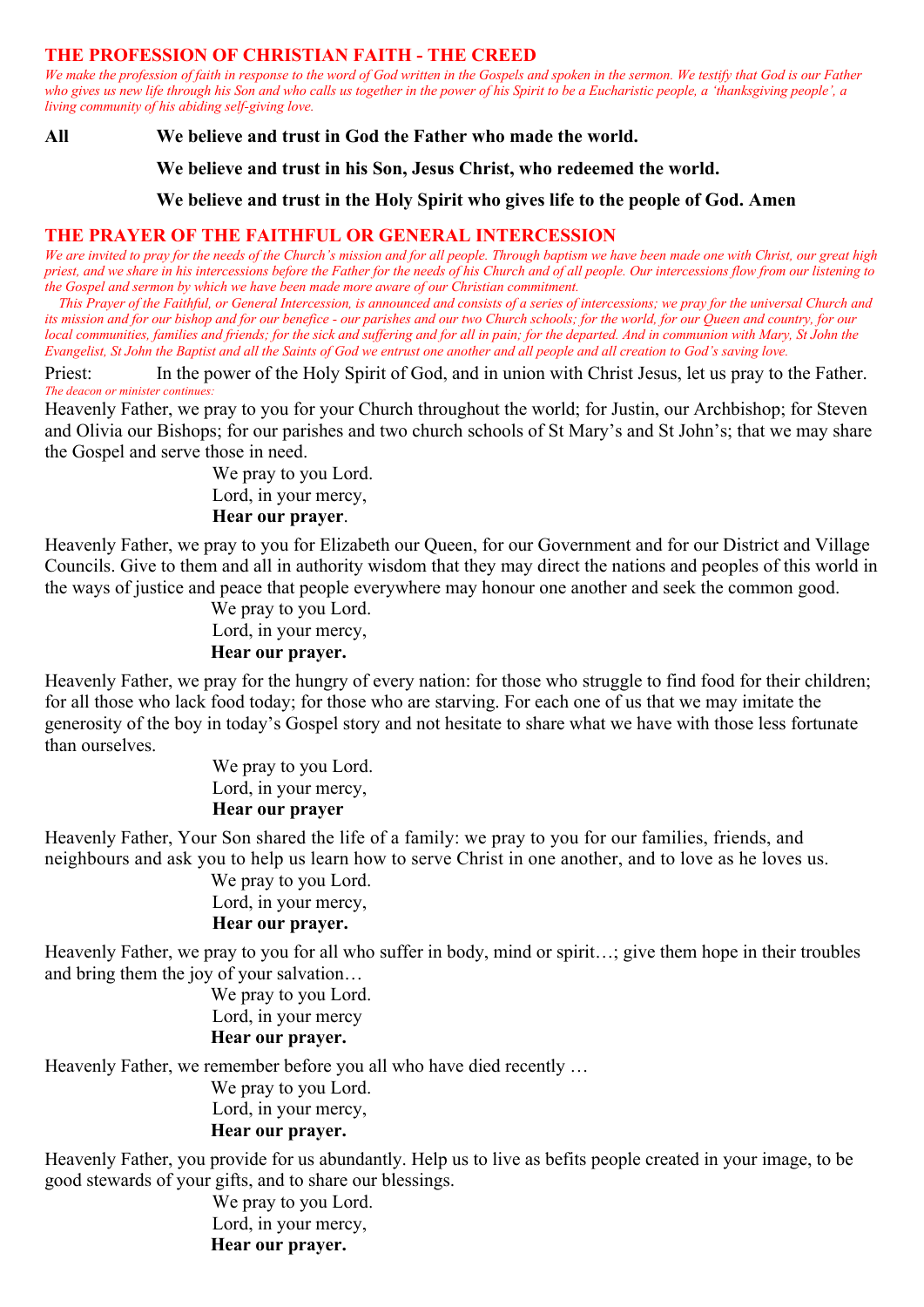Heavenly Father, we rejoice in the fellowship of Mary, the Blessed Mother of Our Lord, St John the Evangelist, St John the Baptist and all your saints and we commend ourselves and all people to your unfailing love.

Priest Merciful Father, **All Accept these prayers for the sake of your Son, Our Saviour, Jesus Christ. Amen.**

#### **THE LITURGY OF THE HOLY EUCHARIST**

*At the Last Supper Christ 'took some bread and when he had given thanks, broke it and gave it to his disciples, saying "This is my body which will be given for you; do this in remembrance of me". He did the same with the cup…' (Luke22:19-20). The Church, joyfully obedient to the Lord's command, celebrates the Eucharist taking care that our 'liturgy' corresponds to the words and actions of Christ: 1) Taking bread and wine - we take our own gifts to the Altar, such as our time and talents and our money for the poor and for ministry. 2) Giving thanks ( the meaning of the word Eucharist) - in the Eucharistic Prayer the priest, in the name of us all, says the great hymn of our thanksgiving to God for the whole work of salvation, in which the offerings become the Body and Blood of Christ. 3) The breaking of the one bread is a sign of the unity of the faithful – a sign of the unity which comes through sharing in Christ. 4) And in Holy Communion we receive Christ. In this way, Sunday by Sunday and day by day, the Church tries to carry out what the Lord asked his disciples to do in remembrance of him.*

#### **THE PEACE**

*We acknowledge and give thanks for our unity with one another in Jesus Christ our Lord, which his death and resurrection have brought to us. He is the peace between us. The sign of peace echoes Christ's own resurrection greeting to his disciples. Before we share in the same bread we express our love for one another in Christ and pray for peace and unity (cf Luke 1.78,79).*

Priest Christ is our peace. He has reconciled us to God in one body by the cross. We meet in his name and share his peace. The peace of the Lord be always with you

#### **All And also with you.**

#### **THE PREPARATION OF THE ALTAR**

*The peoples' gifts of bread and wine are brought to the altar. The offerings of money is made and promised to support the wider ministry and work of the Church. Taking the Gifts: We give thanks to God for the gifts in the following words.*

#### Priest **BREAD**

Blessed are you, Lord, God of all creation. Through your goodness we have this bread to offer, which earth has given and human hands have made. It will become for us the bread of life. **All Blessed be God for ever.**

#### **WINE**

Blessed are you, Lord, God of all creation. Through your goodness we have this wine to offer, fruit of the vine and work of human hands. It will become for us the cup of salvation.

#### **All All Blessed be God for ever.**

#### **OUR TIME, TALENTS AND TREASURE/MONEY**

Blessed are you, Lord, God of all creation. Through your goodness we have the gifts of our time, talents and money to offer. May our offerings of our gifts be a sincere sign of our gratitude and our dedication to your service.

#### **All Blessed be God for ever.**

*The priest prays quietly: Lord God, we ask you to receive us and be pleased with the sacrifice we offer you with humble, contrite and thankful hearts. The priest washes hands as an expression of the desire for inward purification, praying quietly: Lord, wash away my iniquity; cleanse me from my sin.*

#### **PRAYER OVER THE GIFTS**

Priest Pray my brothers and sisters, that my sacrifice and yours may be acceptable to God, the Almighty Father.

- **All May the Lord accept the sacrifice at your hands for the praise and glory of his name, for our good, and the good of all his Church.**
- Priest Amen. God of peace, as we bring our gifts make us one in thanksgiving. We ask this through Jesus Christ our Lord. **All Amen.**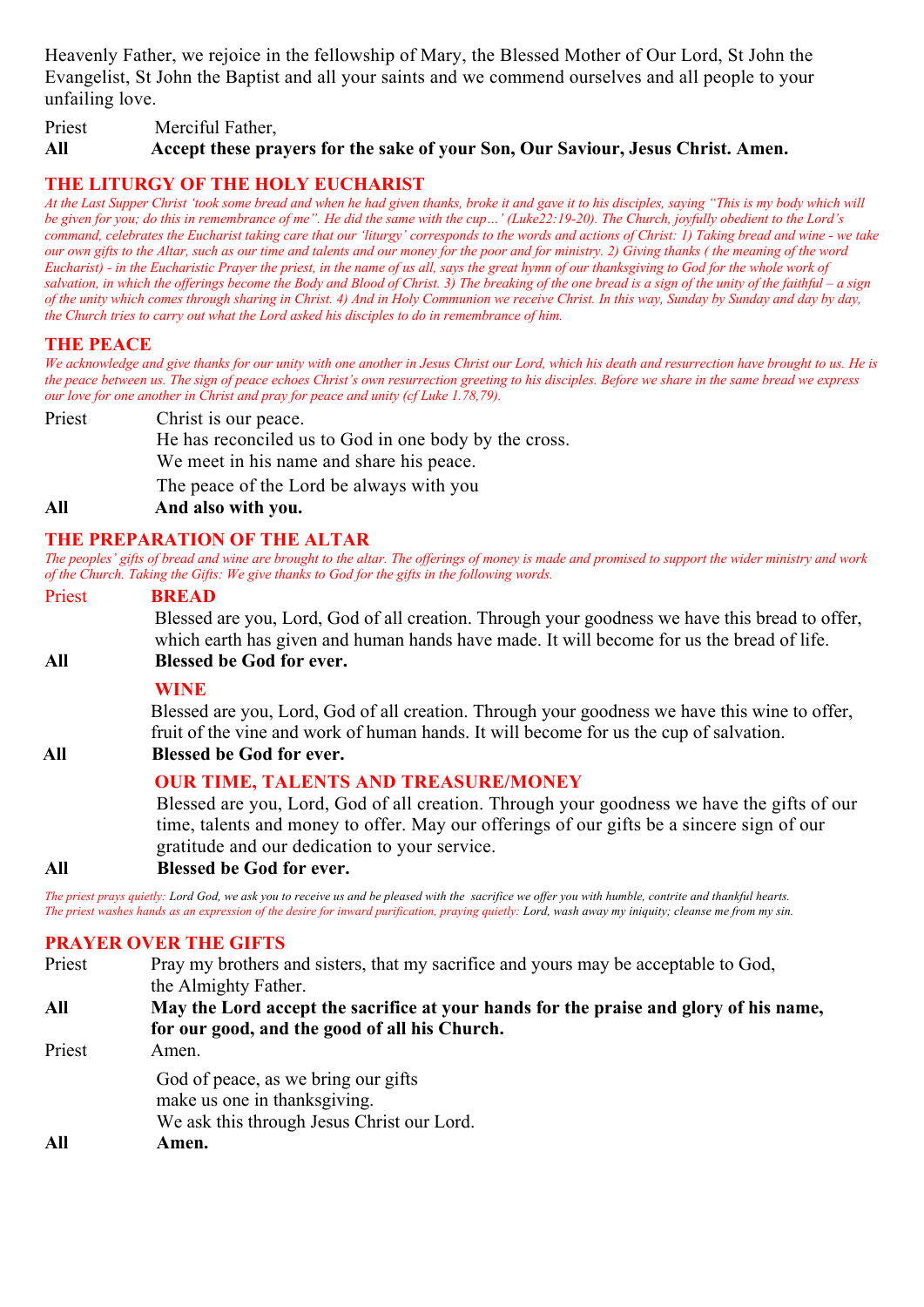#### **THE EUCHARISTIC PRAYER**

*The Eucharistic Prayer is the centre and high point of the whole Christian celebration. This great prayer of praise and thanksgiving proclaims the wonderful works of God and through it we join ourselves with Christ in praise and thanksgiving to God the Father and in offering ourselves to him in union with Christ's self-offering on the cross. We express our share in the prayer, which is said by the priest on behalf of all the people, by listening inwardly and joining in the acclamations (joyful shouts or songs) and the Sanctus (the Holy, Holy, Holy which concludes the preface), the memorial acclamation and the great 'Amen' which concludes our Eucharistic Prayer.*

| Lift up your hearts.<br>We lift them to the Lord. |  |  |  |
|---------------------------------------------------|--|--|--|
| Let us give thanks to the Lord our God.           |  |  |  |
|                                                   |  |  |  |

**All It is right to give thanks and praise.**

#### *The Preface praises God for his mighty acts:*

And now we give you thanks because at the Last Supper, as he sat at table with his apostles, he gave us this memorial of his passion to bring us its saving power until the end of time. In this sacrament you feed your people and strengthen them in holiness, so that the family of humankind may come to walk together in the light of faith and in one communion of love:

#### **All Holy, holy, holy Lord,**

**God of power and might, heaven and earth are full of your glory. Hosanna in the highest. Blessed is he who comes in the name of the Lord. Hosanna in the highest.**

|  |  |  |  |  |  | We pray to the Father for the sending down of the Holy Spirit and recall the Lord's Supper. |
|--|--|--|--|--|--|---------------------------------------------------------------------------------------------|
|--|--|--|--|--|--|---------------------------------------------------------------------------------------------|

Priest We thank you, loving Father, because when we turned away you sent to us your Son Jesus Christ our Lord.

He gave his life for us upon the cross.

He shows us the way to live.

Send your Holy Spirit that these gifts of bread and wine

may be for us Christ's body and his blood.

On the night before he died, when darkness had fallen, Jesus took bread.

He gave thanks, broke it, and shared it with his disciples, saying:

'This is my body, given for you. Do this to remember me.'

After they had eaten he took the cup of wine, gave thanks, and shared it with his disciples, saying:

 'This is my blood, poured out for you and for many, for the forgiveness of sins. Do this to remember me.'

So, Father, with this bread and this cup we celebrate his love, his death, his risen life. As you feed us with these gifts, send your Holy Spirit upon us

and change us more and more to be like Jesus our Saviour.

Help us, Father, to love one another,

as we look forward to that day when suffering is ended

and all creation is gathered in your loving arms.

And now with Mary, the Blessed Mother of our Lord,

St John the Evangelist, St John the Baptist, and all your saints,

we give you glory, through Jesus Christ

and in the strength of your Holy Spirit, today and for ever.

**All Amen.**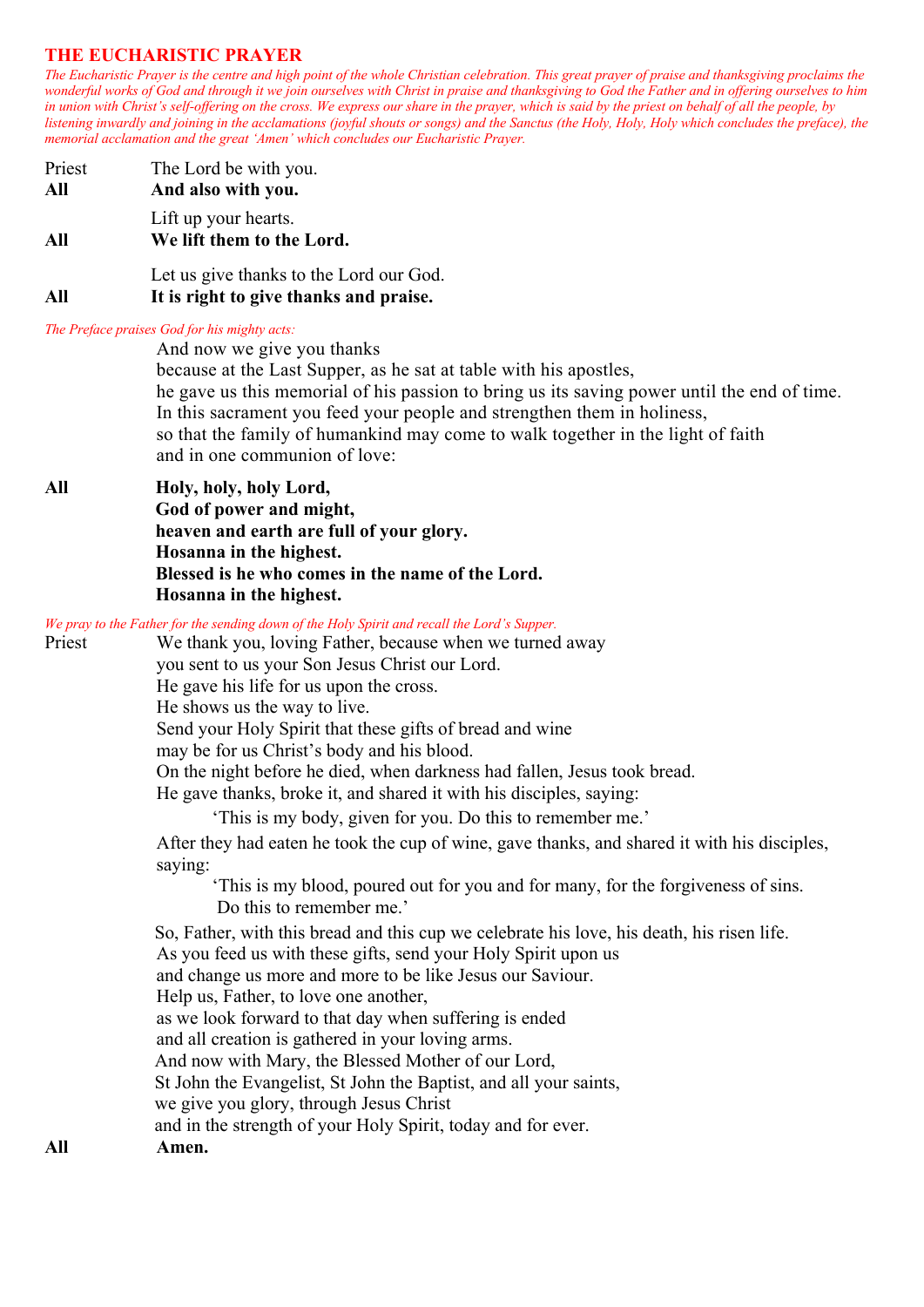#### **HOLY COMMUNION**

*The communion rite lays strong emphasis on peace, unity and our prayer for forgiveness. We come together to the Lord's table in accordance with the Lord's command, 'Take, eat… take, drink', as a community bound together by the love of God manifest in Christ. We can all be confident in Christ's mercy as we respond to his call to come to his table. Our communal recitation of the Lord's Prayer - the prayer he taught us - prepares us for Holy Communion with our Lord.*

#### **THE LORD'S PRAYER**

Priest Looking for the coming of his kingdom, as our Saviour taught us, so let us pray: **All Our Father, who art in heaven, hallowed be thy name; thy kingdom come; thy will be done; on earth as it is in heaven. Give us this day our daily bread. And forgive us our trespasses, as we forgive those who trespass against us. And lead us not into temptation; but deliver us from evil.**

**For thine is the kingdom, the power and the glory, for ever and ever. Amen.**

#### **THE BREAKING OF THE BREAD**

*The priest takes the host and breaks it over the cup, praying quietly:'May this mingling of the body and blood of our Lord Jesus Christ bring eternal life to us who receive it.''Because there is one bread, we who are many are one body, for we all partake of the one bread' (1 Corinthians 10:17) Christ's gesture of breaking bread with his disciples at the Last Supper gave the Eucharist the name of the 'breaking of bread.'. This gesture signifies that we who share one bread and one cup are made one. The breaking of the Eucharistic bread becomes a sign of unity and charity as the one bread is distributed to the family of God's people.*

Priest We break this bread to share in the body of Christ. **All Though we are many, we are one body, because we all share in one bread.**

*The priest prepares quietly for Holy Communion. We may all join quietly in this prayer:Lord Jesus Christ, Son of the living God, by the will of the Father and the work of the Holy Spirit your death brought life to the world. By your holy body and blood free me from all my sins and from every evil. Keep me faithful to your teaching, and never let me be parted from you.*

#### **PREPARATION FOR HOLY COMMUNION**

Priest Behold the Lamb of God who takes away the sin of the world. *cf. John 1: 29* Blessed are those who are called to his supper.

**All Lord, I am not worthy to receive you, but only say the word, and I shall be healed.**

*The sign of communion is more complete when given under both 'kinds' since then the sign of the eucharistic meal appears more clearly. However, we live in exceptional times when communion can only be given in one 'kind'*

*The priest takes the host, raises it a little and shows it saying: The Body of Christ. And the same with the cup saying: The Blood of Christ. When receiving Holy Communion the response and assent to Christ is:*

+ **Amen.** 

#### **THE SONG DURING HOLY COMMUNION**

*One bread, one body, one Lord of all, one cup of blessing which we bless. And we, though many, throughout the earth, we are one body in this one Lord.*

**Many the gifts, many the works, one in the Lord of all.** *One bread, one body . . .*

**Grain for the fields, scattered and grown, gathered to one for all.**  *One bread, one body . . .*

*After Holy Communion we may keep a further period of silence.*